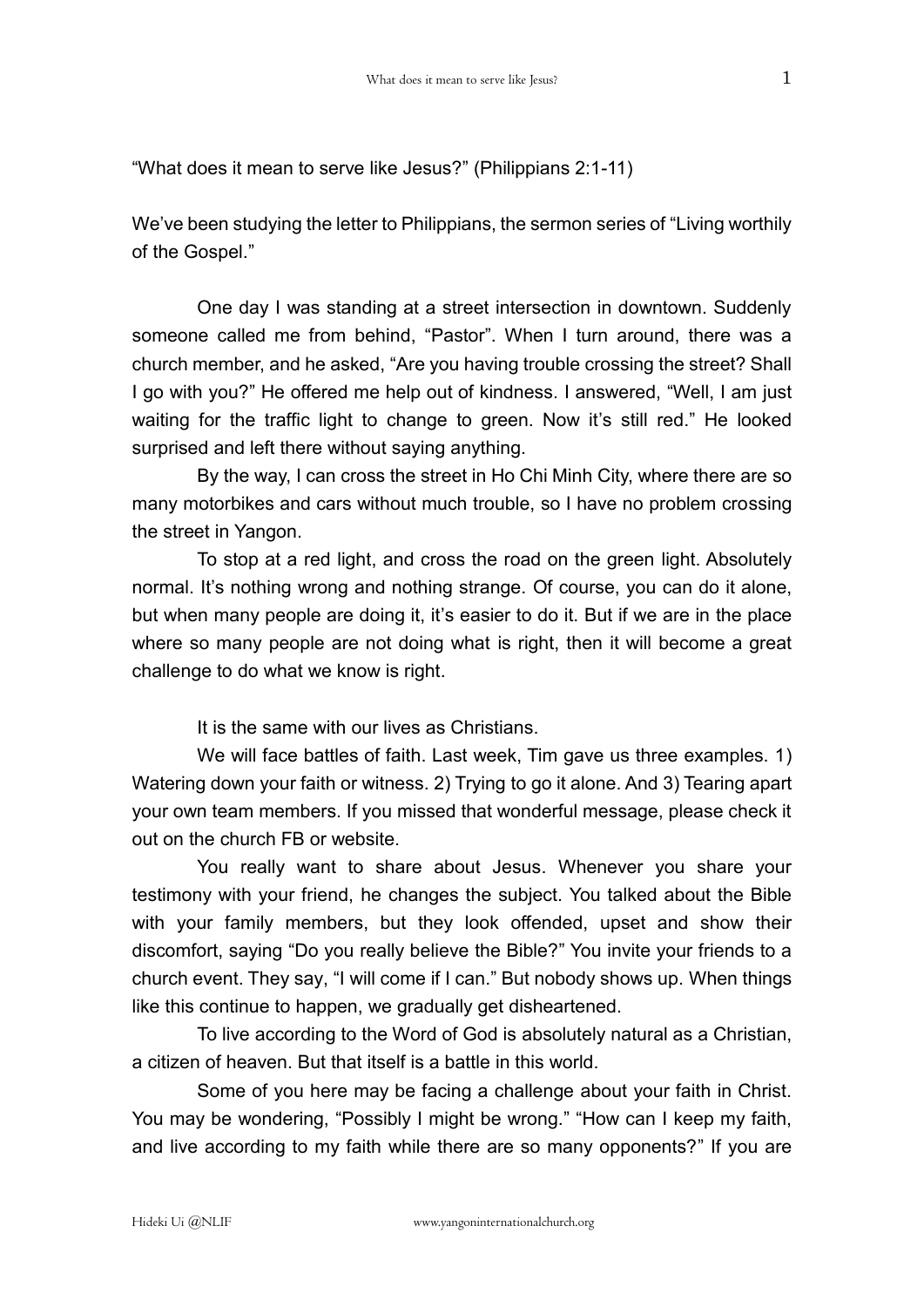straggling about standing for faith, like me, today's message is for you. This letter is written for you.

The church in Philippi was facing difficult situations. There were many opponents in the church and they were frightened by them (1:28). Paul told them to watch out for the dogs, beware of the evil workers (3:2). And many lived as enemies of the cross of Christ (3:18). Christians in Philippi were frightened and were suffering for their stand for faith.

Their faith in Jesus was attacked and they were shaken spiritually and mentally, and because of that, "they waved in their commitment to the Gospel."<sup>1</sup>

Paul wrote a letter to them in order to encourage them, as their faith in Jesus was in danger of being weakened. He said, "Fight with one mind for the faith of the Gospel. (1:27)"

When Christians in Philippi read this letter up to this point, perhaps they might have thought, "You say we must be united. But that is the most difficult thing. Our faith in Jesus is shaken within the church. How can we fight with one mind for the faith of the Gospel? That is impossible!"

But Paul says to them, "You can do it, because you are already one." You are loved by One God, and moved by the love of One God and serving with One mind as One team, for One Lord. And Jesus is the best model for serving in this way.

This is the outline for today: 1) One God, 2) One Mind, 3) One Team, and 4) One Lord.

# **1. One God**

### Phil 2:1

If then there is any encouragement in Christ, any consolation from love, any sharing in the Spirit, any compassion and sympathy,

Here Paul asks them, think about this:

 $\overline{a}$ 

<sup>1</sup> Timothy Geoffrion, "The Rhetorical Purpose and the Political and Military Character of Philippians," Edwin Mellen Press, 1993, p.115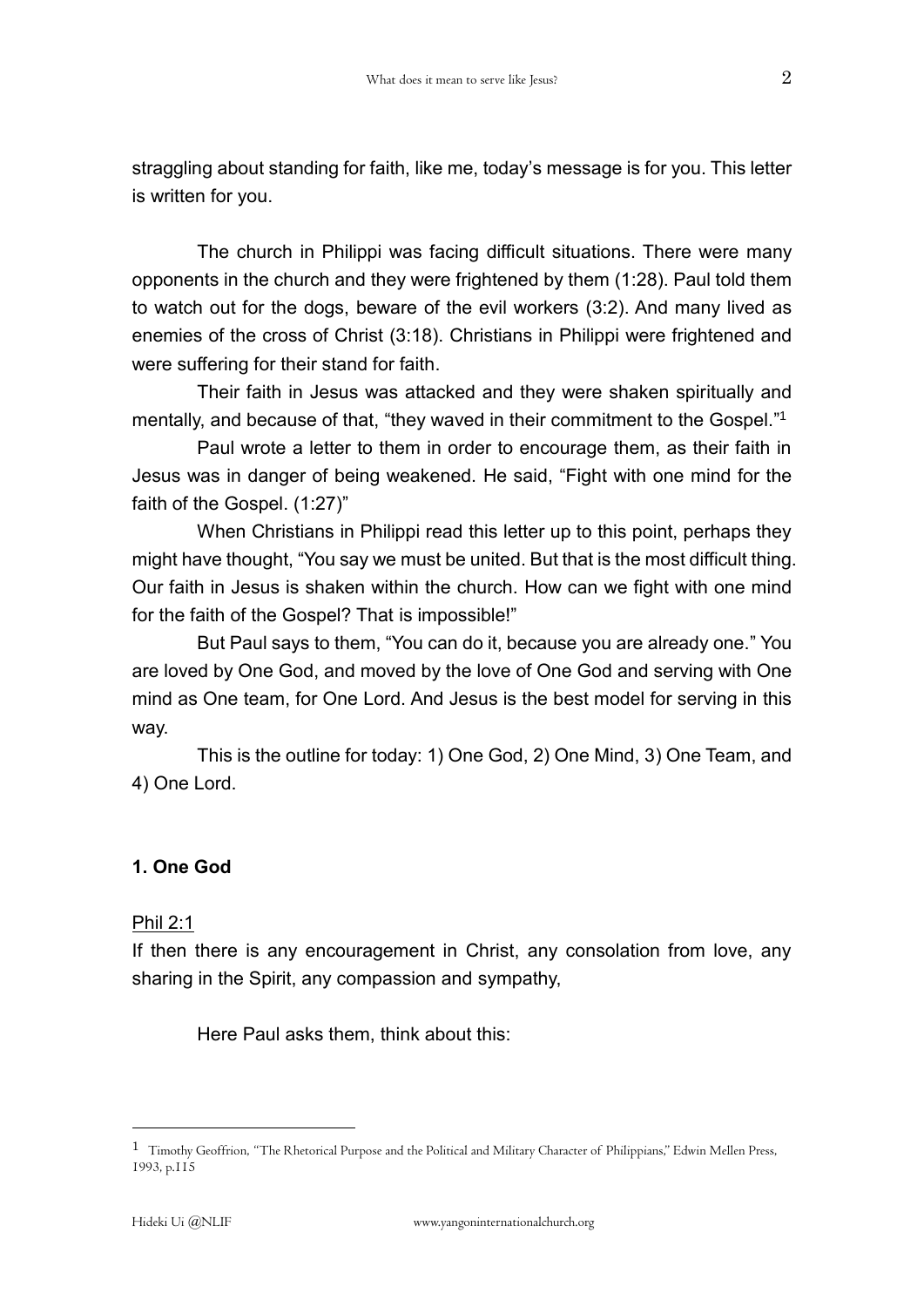Have you ever received any encouragement in Christ when you were wondering what to do and didn't know whether you're on the right track or not? You have had that kind of experiences, right?

When you were in pain and sorrow and your heart was ready to break, have you ever received love from heavenly Father and be comforted, consoled? I am sure you have.

When you were lonely and feeling as if no one understood you, have you ever been reminded that God was with you and felt the fellowship with the Holy Spirit? Surely you have.

When you were discouraged, thinking "I am no good. I failed again. No one cares for me," have you ever felt surrounded by God's infinite love, his compassion, sympathy and tender mercy? You have had experiences like this, right?

Remember how you come to believe in Jesus. You have realized your sin, and that you had been opposing God's will and grieving Him, and when you realized that Jesus paid the penalty of your sin by being crucified on your behalf, you repented, and received God's forgiveness, salvation and His love. And you jumped into the relationship with God, is that right?

There are no identical experiences. Everyone's experience is different. But we have all experienced the same Jesus, the same Father God, the same Holy Spirit and the same love of God.

Paul is saying, "See, we are all loved by one God. We have received the love from one God. You are already in one."

All Christians are in Christ. Every Christian has the Holy Spirit living in them. All Christians have been loved by God, received His love, and are reflecting His love and practicing His love.

Where can we experience this love of God? Often in a church, usually in the fellowship among Christians. When the unity in a church becomes deeper and closer, we will experience this love of God more and more abundantly, and we will come to realize how wide and long and high and deep is the love of God.

#### **2. One Mind**

#### Phil 2:2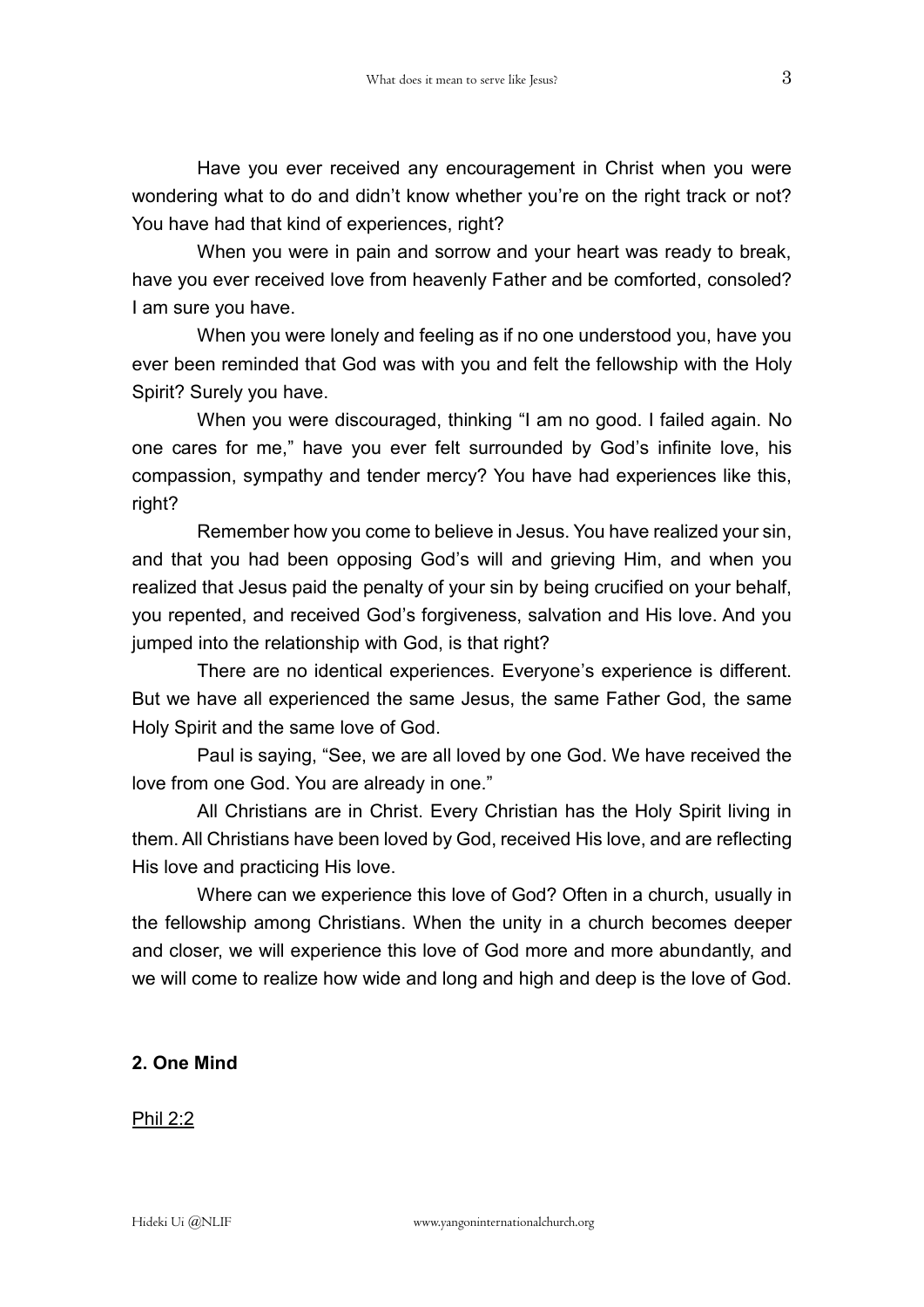make my joy complete: be of the same mind, having the same love, being in full accord and of one mind.

"One mind? I wish it would be like this, but it isn't like this in reality. That's why we have problems in church, don't you know Paul? One Mind? That is just wishful thinking, unrealistic ideal. Are you telling us to realize that ideal? You are a happy person."

That's totally misunderstanding of what Paul is saying. He is pointing out, saying, "You actually already have the same mind in each of you. So, you can do it together! Make it better."

#### **"make my joy complete."**

In cp1, Paul already expressed his joy because of their partnership in spreading the Gospel, that is one mind, and their fellowship with him up to that point, even after he was put in prison, that is one mind. And here Paul already saw the same mind in each of them, and he was happy to see that they are practicing this like-mindedness. But it is not completed. Because at that time, the church in Philippi was in danger of losing it.

If selfish-ambition enters their church, their "one mind" will be destroyed. If self-importance enters their community, their "one mind" will fall apart. If selfcenteredness enters into their fellowship, their "one mind" will be lost.

Ambition is the desire to succeed. There is nothing wrong with it, if you are purely looking for ways to accomplish the will of God, glorifying God. But the selfish-ambition is wrong. It says, "It is not enough to succeed. Others must fail," and "Whenever a friend succeeds, a little something in me dies."

Self-importance is the desire for personal prestige. To be admired and respected. Self-centeredness is being concerned only with oneself and own interest. "I am the center of the world I see: where the horizon depends on where I stand"

Such selfish-ambition, self-importance and self-centeredness will easily cause fight, disunity and division.<sup>2</sup>

The church in Philippi was in a dangerous situation where these very things began to emerge and spread.

So Paul continues:

1

<sup>2</sup> Nicky Gumbel, A Life Worth Living," Kingsway Publications, 1994, pp.44-47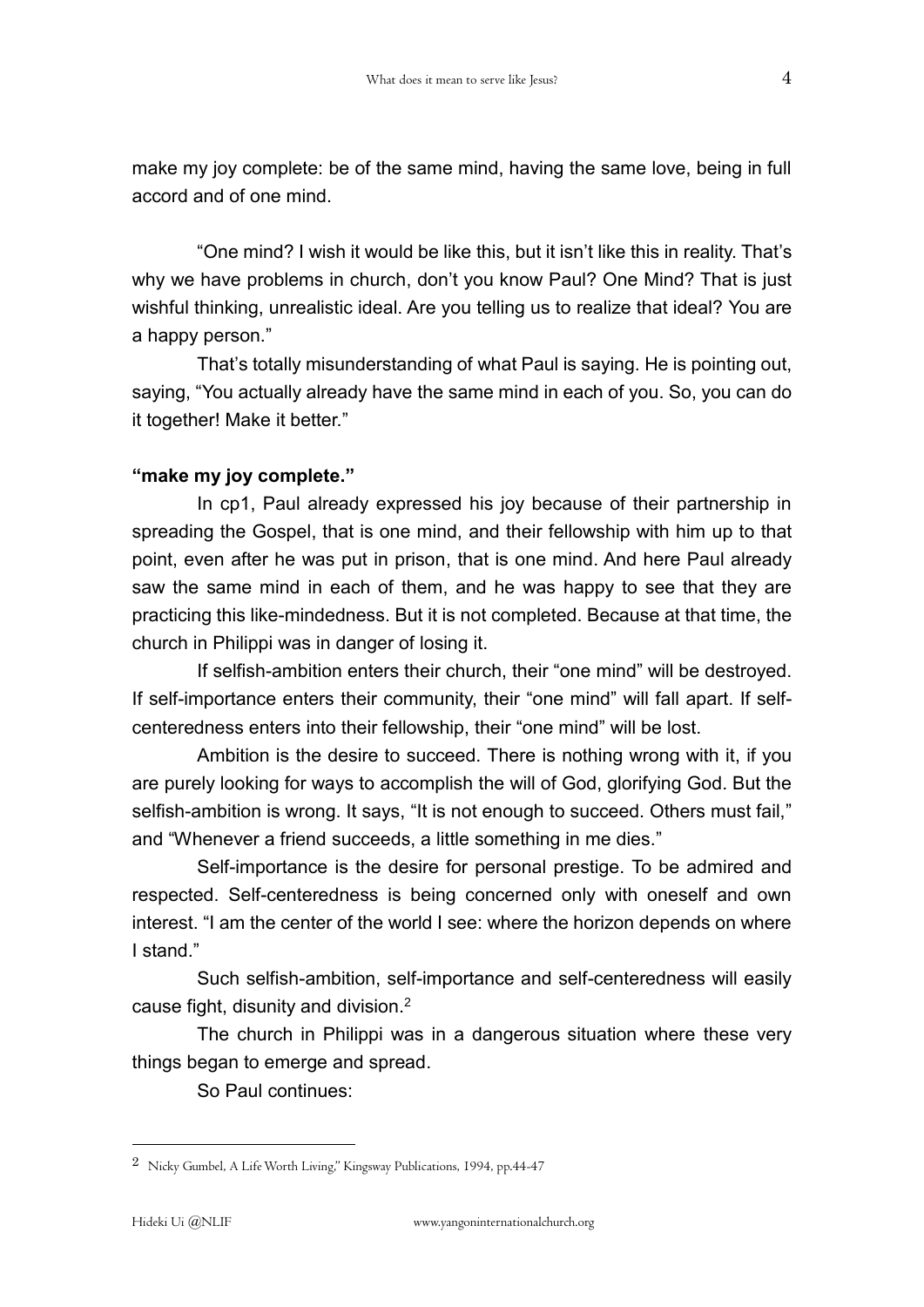# **"be of the same mind, having the same love, being in full accord and of one mind."**

What can be common in all Christian's minds? To bring the glory and praise to God (Phil 1:11). "Always Christ will be exalted in my body (Phil 1:20)."

What can be the thing all Christians work together with one heart? "Your kingdom come. Your will be done, on earth as it is in heaven (Matt 6:10)." Jesus said, "The time has come. The kingdom of God is near. Repent and believe the good news!" and "Follow me" (Mark 1:15, 17).

What kind of love can all Christians have? "Love the Lord your God with all your heart and with all your soul and with all your mind and with all your strength.' And, Love your neighbor as yourself. (Mark 12:30-31)"

We are "to be united in spirit, soul, mind and heart."<sup>3</sup>

If you are a Christian, you should know you are loved by God, and you want to love God. There is no Christian who doesn't want to love God. We wish to love God with all our might, all the time. But in reality it is difficult. Love your neighbor as yourself. "You can say this because you don't know my neighbor!"

I have just listed up our mission which the Bible shows. You may think, "Of course I know. I know it in my head, but my heart and body don't follow it."

If we stay alone, we are very weak. We get easily discouraged, disheartened and depressed. But what if we have companions, and do it together with united minds?

Then we'll be encouraged, feel uplifted and strengthened. Even when things don't go well, we can think positively and have the courage to try it again. Even things we wouldn't do on our own, if we have companions, we can try with courage.

To stand firm in one mind. You may be thinking that's specifically for this person or that person. But it is for you and me. We can live out our mission, our call because we are in one mind, and not separated and isolated as individuals. We may fail, stumble, or get hurt sometimes. But when we stand together as we are in one mind, one purpose, we can support one another, encourage each other and go forward together.

1

<sup>3</sup> Timothy, p.111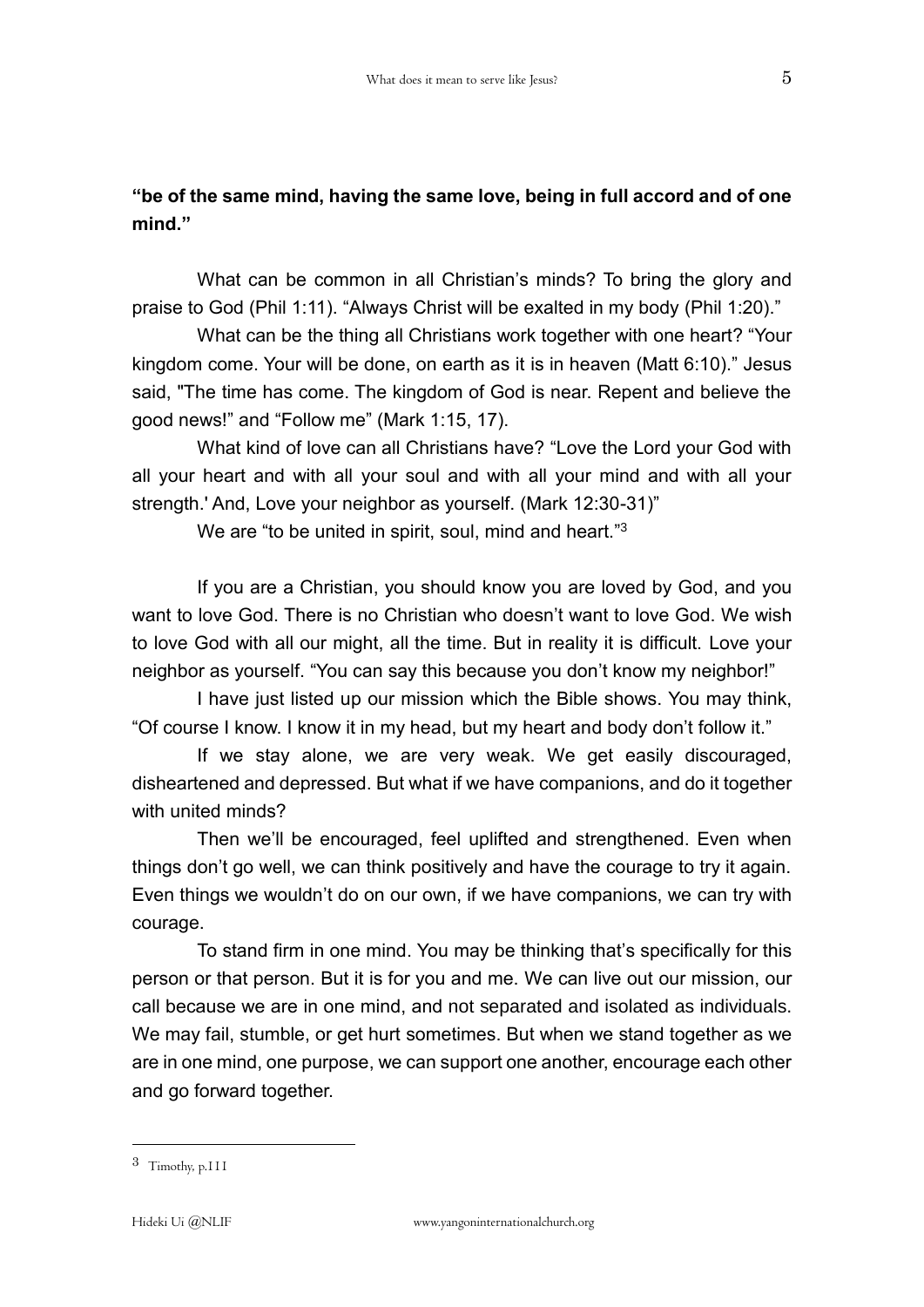One mind. Because all of us are loved by One God, we already have One mind. We actually already have the same mind in each of us. Therefore, Paul says, remain true to who you are. Be united with one mind.

## **3. One Team**

## Phil 2:3-4

Do nothing from selfish ambition or conceit, but in humility regard others as better than yourselves.  $4$  Let each of you look not to your own interests, but to the interests of others.

The opposite of selfishness is to look to the interests of others. The opposite of vain conceit is to regard others as better than yourselves. By contrasting the two opposite things, Paul is clarifying the meaning.

Here he is talking about the frame of mind, the mental attitude for them to be One Team which works with One Mind, moved by the love of One God.

The church in Philippi was right in the midst of the battle in which their faith might be shaken. So Paul was exhorting them to stand firm in one spirit, and fight with one mind for the faith of the gospel.

Imagine what it was like in the battle in those days. All of them were armed, with shields in front of them, advancing side by side, forming one line, as if they were one big wall.

What if some of them become selfish at that time? Someone might think, "Actually I'm more interested in other business. So, please excuse me. Thank you for your fighting." Then there will be a gap where he's supposed to be. Then, that spot will become a target of the enemy's attack.

They can advance safely, because they are united as one. If they break up and are separated from one another, they will be easily attacked by their enemy. So Paul says, "Each of you should look not only to your own interests, but also to the interests of others. Because you are One Team which works with One Mind, moved by the love of One God."

What hinders unity is not the difference of opinions, but self-centeredness. That is to look only to your own interests. "I, I, for me, to me", "my right, my need, my plan, my benefit" just think about yourself, not looking to the benefit of the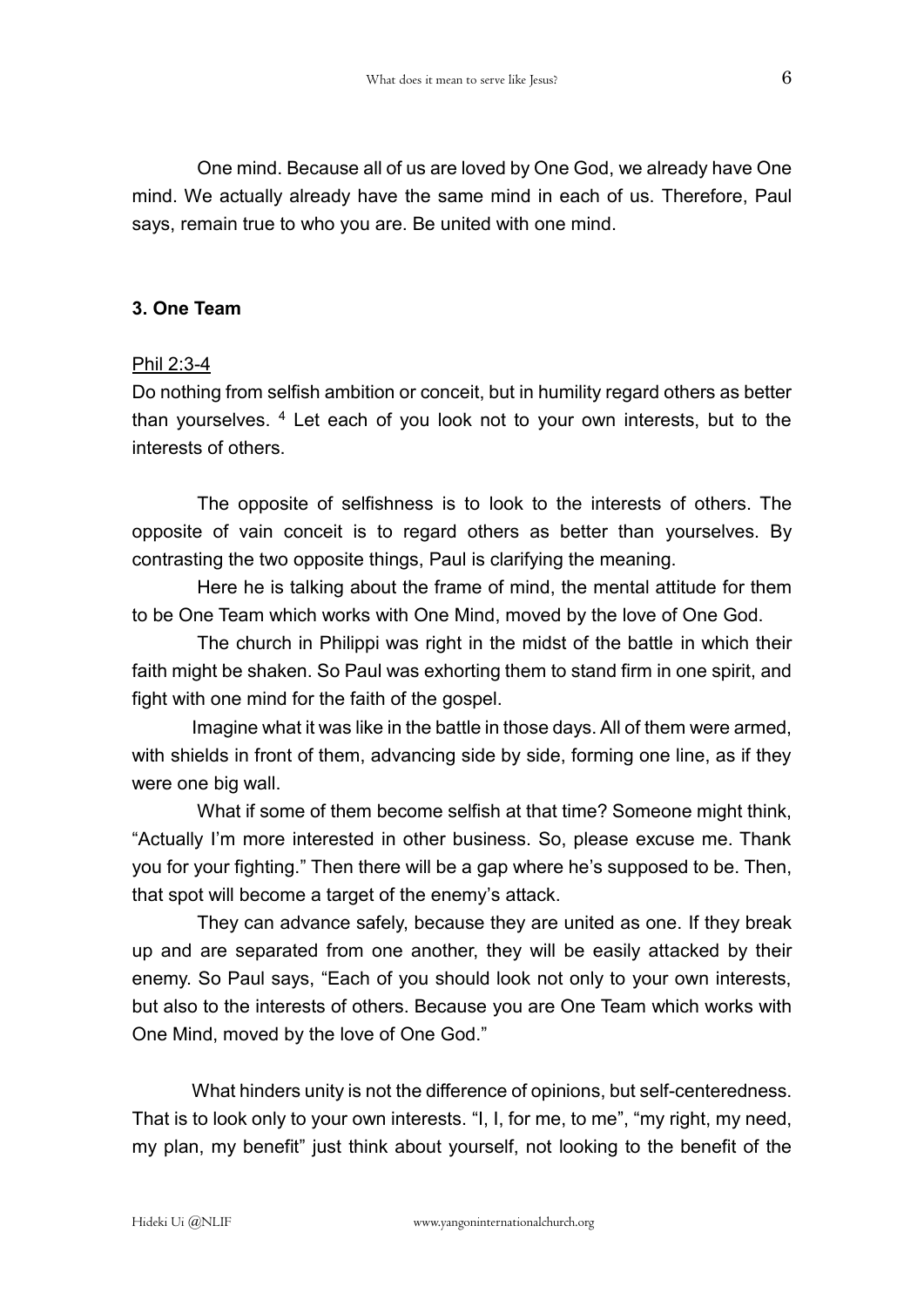whole team, but only to the benefit of yourself. Because of this, unity is lost, and disunity, division and discord will come about.

Another thing is selfish-ambition. We humans enjoy being praised, becoming famous, well recognized, or being in the spotlight.

In the battle, they are advancing side by side, forming one line. Then, if one of them thinks, "I am stronger than anyone else. I can run faster than anyone else. And I can also use a spear so well. It's pointless for me to be with these guys. Now I will achieve a feat, perform a great service and become famous! I must be hero." He leaves the line and runs out for selfish ambition. Now the team are disconnected, and not only he but the whole team are easily attacked by the enemy.

Conceit or vanity is to show off, and there is groundless pride. Vain, conceited people always try to draw people's attention and interest to themselves. And they hate people who don't pay attention to them, and they are hostile to them. There is no unity there.

We are fighting the same battle. We are not fighting alone. We each have our strength and our part. You may do a great job in one thing, but others may do better in another thing. Regard others as better than yourselves, Paul says, we are One Team which works with One Mind, moved by the love of One God.

In 2004 and 2005, we left Vietnam and stayed in Singapore for about 6, 7 months. I worked full time at a training center for cross-cultural mission, and I helped the trainees' mental care and stress management. In other words, my job was to sit down with trainees, have coffee together with them, and listen to them.

When the training course was about to end, one day I was having a meal with one couple. The husband was a medical doctor, and the wife was a primary school teacher. They had two children of primary school age. It was already decided that they would be sent out to Africa right after the course.

The husband was already thinking about the project, his role and jobs he would be engaged over there. And his mind was already occupied with concerns and anxieties as to whether he could do his job well, if he could fulfill his responsibility as a member of the international team, and whether he could get along well with the local staff and so on. He was full of stress even before he was sent.

As for his wife, she was concerned about their new life in the foreign land and their children's education. "Can I do it well? My husband has a clear job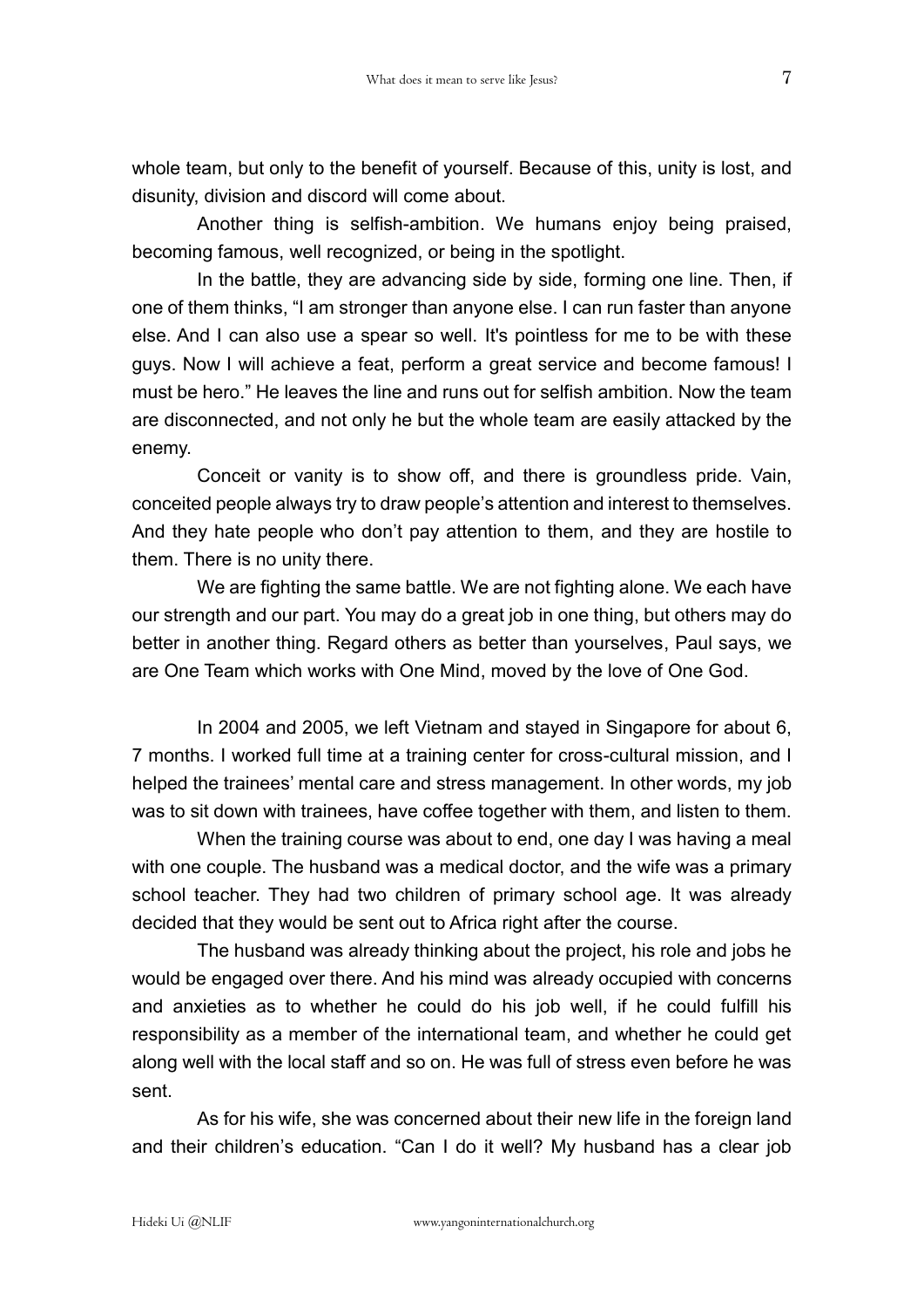description for himself. But I don't have anything clear. What will happen there? What am I going there to do? Will my kids be okay?" She was already overwhelmed by anxiety.

I was listening to them, as I was eating. I showed them the knife I was using for my meal, and said, "This is you Jonny." And I cut the potato on my plate into pieces. "You are very sharp, and you are always actively working." Then I showed them the fork in my other hand, and said, "This is you Susie." And I stuck the fork into the meat on the plate. "It looks as if it was not doing anything" saying this, I cut the meat with the knife. "The knife alone cannot do the job. The knife can do the job, because the fork is there, holding the meat. And the job is completed by the fork." And I carried the meat into my mouth with the fork.

As I was enjoying the rest of my meal, they hold each other's hands, looking at each other in tears. It's so beautiful.

One Team which works with One Mind, moved by the love of One God.

## **4. One Lord**

We serve One Lord, under the authority of One Lord, for the glory of One Lord. Jesus is one. Christ is one. The Lord is one. One Lord.

It is not that we try our best, use our wisdom, negotiate, compromise and become one. We are already one. We are loved by One God, and moved by the love of One God and serving with One mind as One team, for One Lord.

#### Phil 2:5

Let the same mind be in you that was in Christ Jesus.

Jesus is my Lord. What does it mean practically? To think, act and live, making the mind of Jesus as your mind. This is practically what it means to make Jesus your Lord. And this kind of life proofs that Jesus is your Lord. Not just saying or singing Jesus is my Lord.

To make the mind of Jesus my mind. This does not mean that we train ourselves, continue our effort to learn and achieve this. The mind of Christ is already in me, in you, in us. Because the Spirit of Christ, the Holy Spirit lives in us (Rom 8:9). Christ lives in me (Gal 2:20). We have the mind of Christ (1 Cor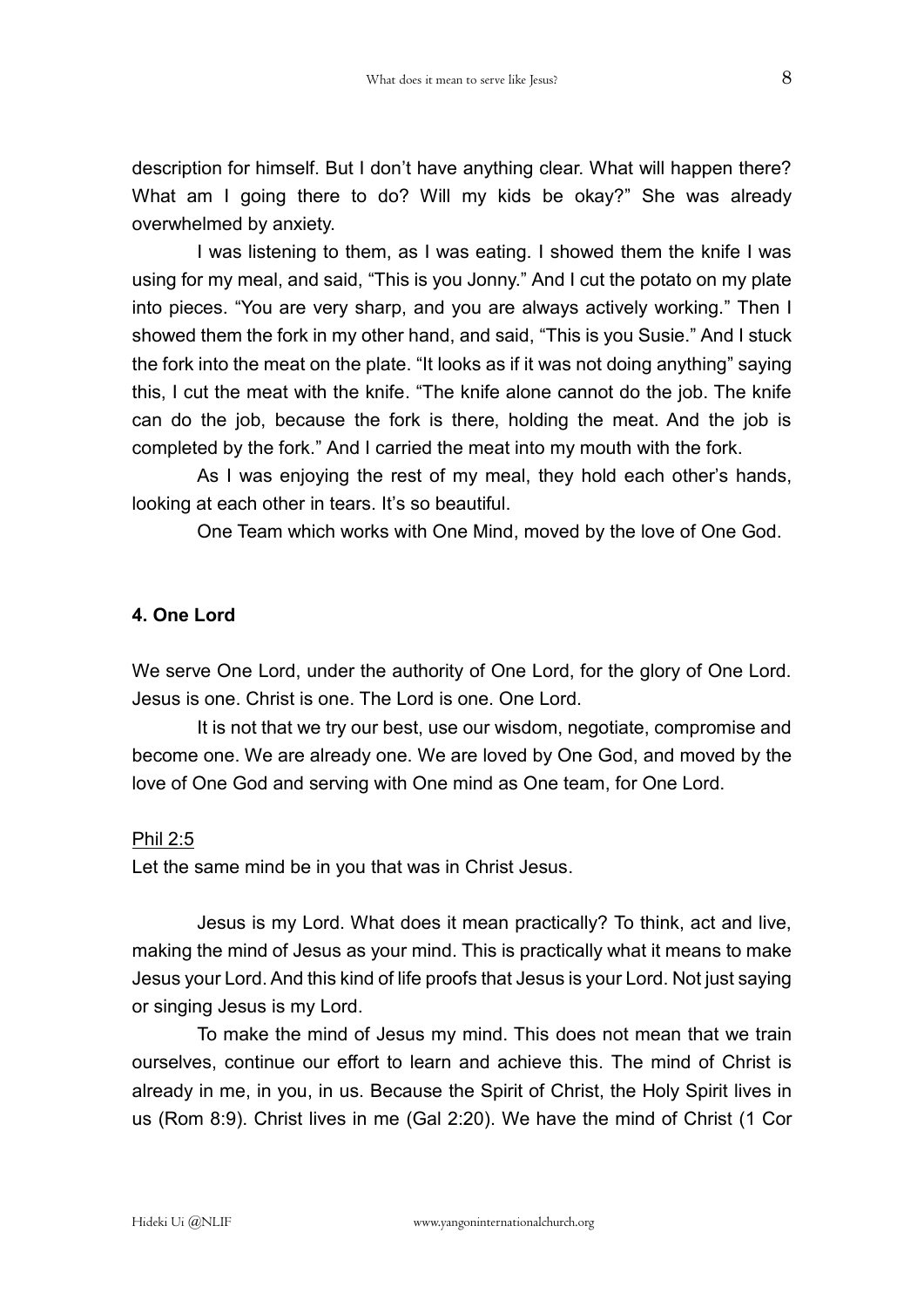2:16). We have One Mind and One spirit, and belong to One Team for the glory of One Lord!

And our question is what is the mind of Christ?

"Christ is portrayed as an example of single-minded devotion to the will of God"<sup>4</sup> for the glory of the Father.

What does it mean to serve like Jesus? The simplest answer is to do whatever for the glory of the Lord. We are serving for the Lord, for his glory, not for our benefit, not for our name. The key is being humble.

Being humble is to be obedient to the will of God. Being humble is to say "Yes" to the Lord. The Lord asks me to do something, but I have a different idea and if I'm not humble, I would ask "Why me?" and I would argue with him. I wouldn't be totally happy to do what he asks me to do. But a humble person says "Yes" wholeheartedly with happy attitude immediately.

Being humble is to say "I'll do everything for the glory of the Lord." "My success, my ministry, my fruit, my achievement, my victory, my failure, my sorrow, my suffering, is for the glory of God, not for myself."

And being humble is the very mind of Christ.

# Phil 2:5-8

Let the same mind be in you that was in Christ Jesus,  $6$  who, though he was in the form of God, did not regard equality with God as something to be exploited, <sup>7</sup> but emptied himself, taking the form of a slave, being born in human likeness. And being found in human form,  $8$  he humbled himself and became obedient to the point of death-- even death on a cross.

I just talked about One God, One Mind and One Team. These are the very things we can see in Jesus. Jesus demonstrated how to serve in this way.

First of all, Jesus is God himself. And he proclaimed he and the Father were one (John 10:30). He knew very well that he was loved by the Father, and he lived in the love of the Father (John 5:20, 15:9). He had a close fellowship with the Holy Spirit (Luke 4:1, 14, 18). Triune God shows One God.

1

<sup>4</sup> Timothy, p.114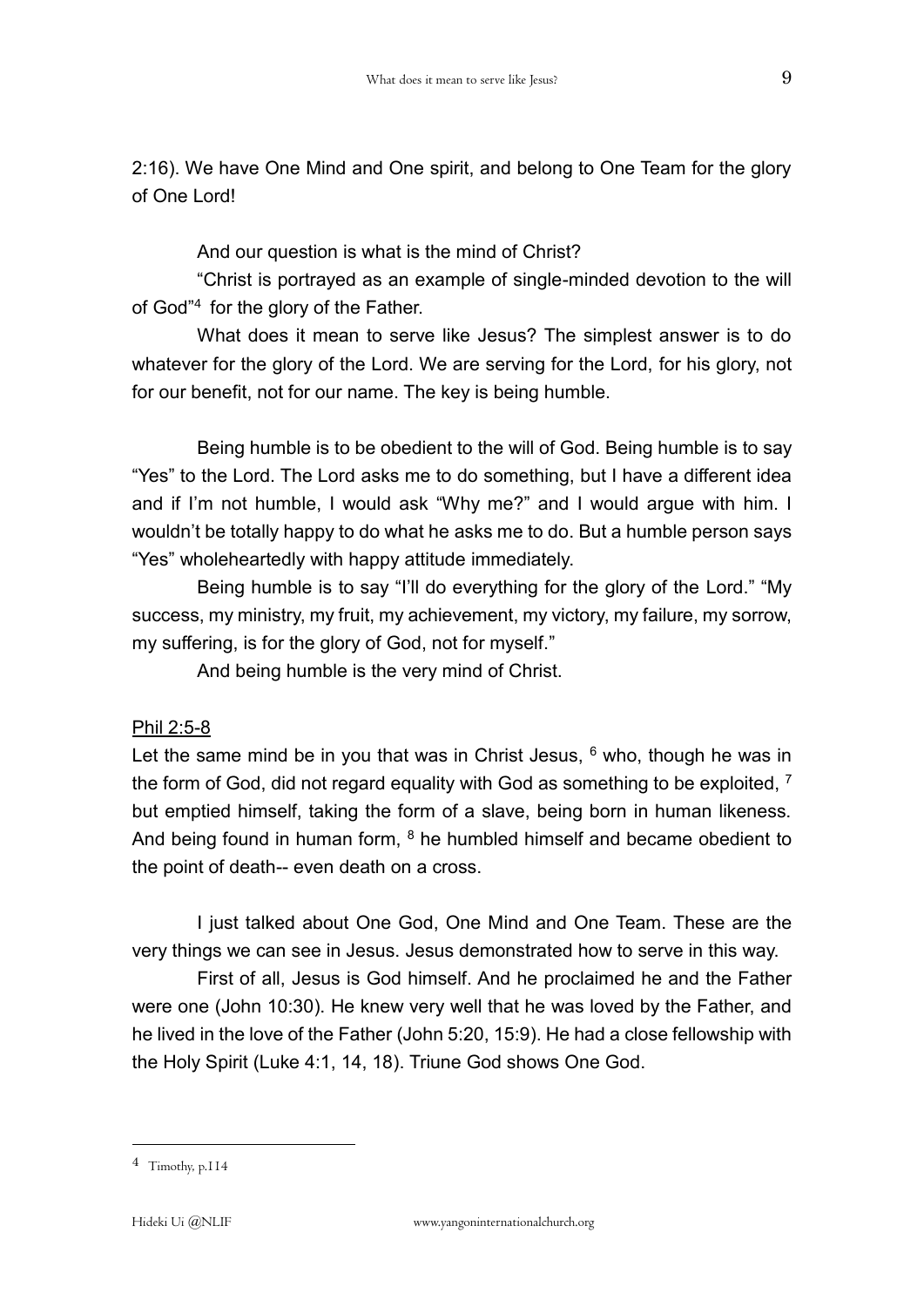Secondly, he came to the earth to do the Father's will (John 6:38). He gave up his life on the cross, in order to fulfill the Father's commandment. John 10:18, Jesus said "No one takes it [Jesus' life] from me, but I lay it down of my own accord. … This command I received from my Father." He was in One Mind with His Father.

Thirdly, he worked with the Father (John 5:17). He always listened to the Father, and said what the Father told him to say (John 12:50). He always did what the Father told him to do (John 14:31). He and Father were One Team.

And fourthly, his desire was to bring glory to the Father. What he did was for the glory of the Father (John 14:13, 17:1, 4).

# Phil 2:9-11

Therefore God also highly exalted him and gave him the name that is above every name,  $10$  so that at the name of Jesus every knee should bend, in heaven and on earth and under the earth, <sup>11</sup> and every tongue should confess that Jesus Christ is Lord, to the glory of God the Father.

What is the purpose of every tongue which confesses that Jesus Christ is Lord? It is to the glory of the Father. Whatever Jesus did is for the glory of the Father, not of himself, even though he is called the Lord of all by every tongue.

He humbled himself in order to become obedient until death, even death on a cross.

For whom did Jesus die on the cross? He died for us, sinners, living in selfish-ambition, self-importance and self-centeredness. The cross symbolizes who Jesus is. He has no self-centeredness, such as looking only to his own interests. He has no vanity to exalt himself at all. He left the glory of heaven, he renounced his right as God, taking the very nature of a slave. He received curse for our sake, became sin for us, received ridicule of people, and experienced most excruciating suffering and died for us.

Jesus didn't have to do these. There was no reason for him to accept such an unreasonable role, while he actually had no sin. He could have just stayed in heaven, pointed a spear at sinners, blamed them and judged them, because he is God. But he accepted this unreasonable role and fulfilled his mission, the Father's will from out of love.